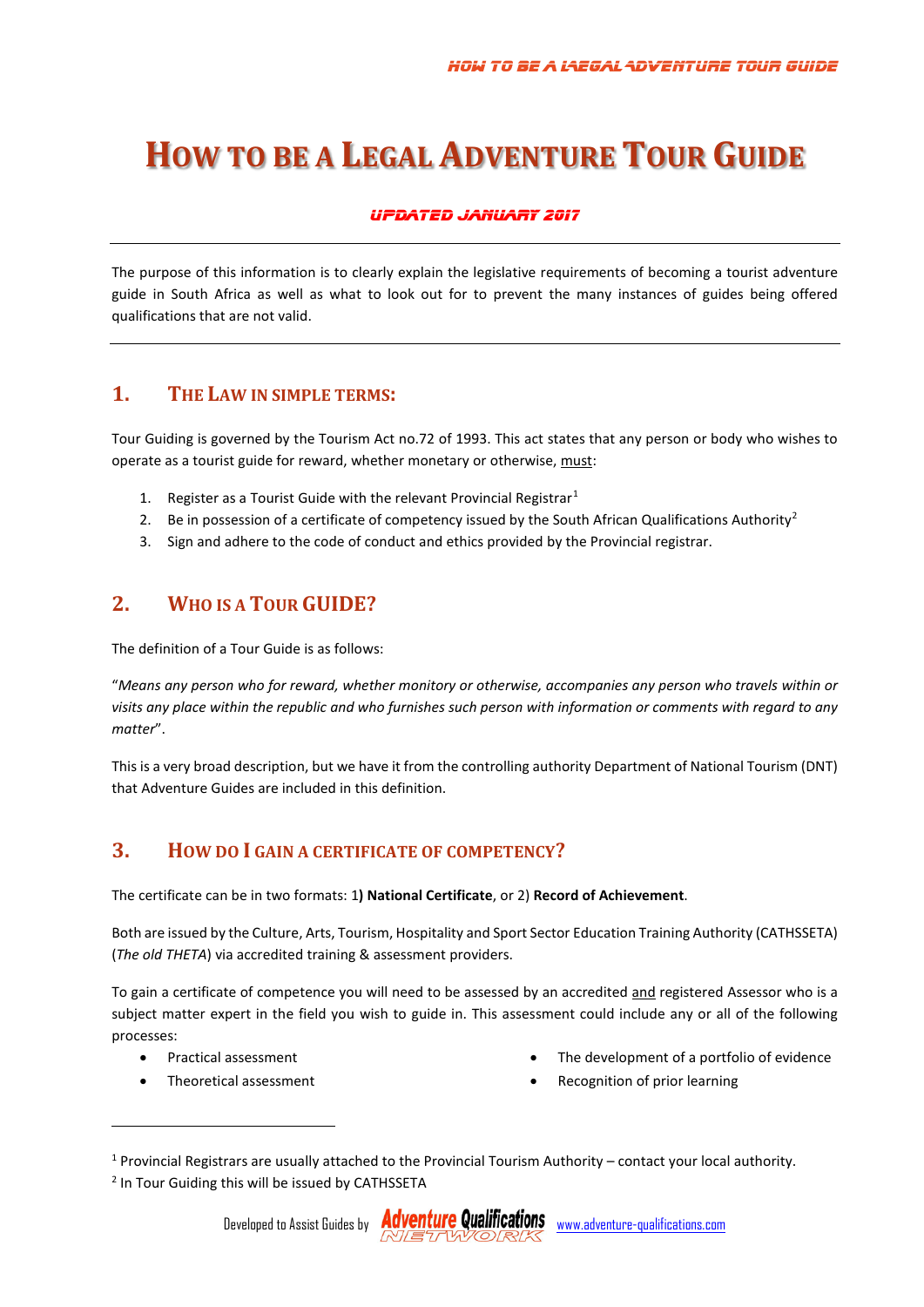## **4. HOW DO I KNOW THE ASSESSOR IS GENUINE BEFORE I HAND OVER MY MONEY?**

Assessors must be registered with CATHSSETA. You can check this by phoning them on 011 803 6010.

The Assessor must also be able to provide you with an Assessors registration number which should be in the following format: "**613/A/\*\*\*\*\*/2017**" The stars are a unique number to the Assessor. This number can be checked with CATHSSETA.

Ask them to show you their letter of scope as well – This will indicate the areas they are permitted to assess. Assessors cannot just assess anything they like, it is strictly controlled.

The Assessors scope letter will be on a THETA or CATHSSETA letterhead depending on when they got it and will have content something like the following: *(Note this is just a sample of the content)*

### **ASSESSOR REGISTRATION**

In terms of the ETQA regulations 11.27 (e), CATHSSETA ETQA hereby confirms your registration as an Assessor for the nationally registered unit standards listed below.

| Name of Qualification/Unit Standard        | <b>Number of Qualification/Unit Standard</b> | <b>NOF Level</b>         |
|--------------------------------------------|----------------------------------------------|--------------------------|
| National Certificate: Tourism: Guiding     | 17174                                        | $\overline{\phantom{a}}$ |
| National Certificate: Tourism: Guiding     | 20155                                        | 4                        |
| Adventure Site Guide – Mountaineering      | TGD/ASGMnt/2/0031                            | $\overline{2}$           |
| <b>Adventure Site Guide Mountaineering</b> | TGD/ASGMnt/4/0038                            | $\overline{4}$           |
| Generic Adventure Site Guide               | TG/ADVSITEGD/4/0080                          | $\overline{4}$           |
|                                            |                                              |                          |

The Assessor must also be linked with an Accredited Provider. This is the CATHSSETA approved organisation through which the Assessor is permitted to assess.

# **5. HOW DO I KNOW THE PROVIDER IS GENUINE?**

Again check by phoning CATHSSETA or checking the following link on the CATHSSETA website:

<http://cathsseta.org.za/service-providers/accredited-training-providers/>

Don't panic if the provider you are dealing with initially does not show, they may just be listed under a different province – check all provinces, or rather phone CATHSSETA (011-2170600) and ask for confirmation. AQN will be found under Western Cape at the above link. Or to verify the accreditation status of your training provider, please contact (Griselda) CATHSSETA on 011-217-0600 or visit their website www.cathsseta.org.za

The Provider/Assessor should be able to give you an Accreditation number that looks similar to the following: **613/P/000005/2004**.

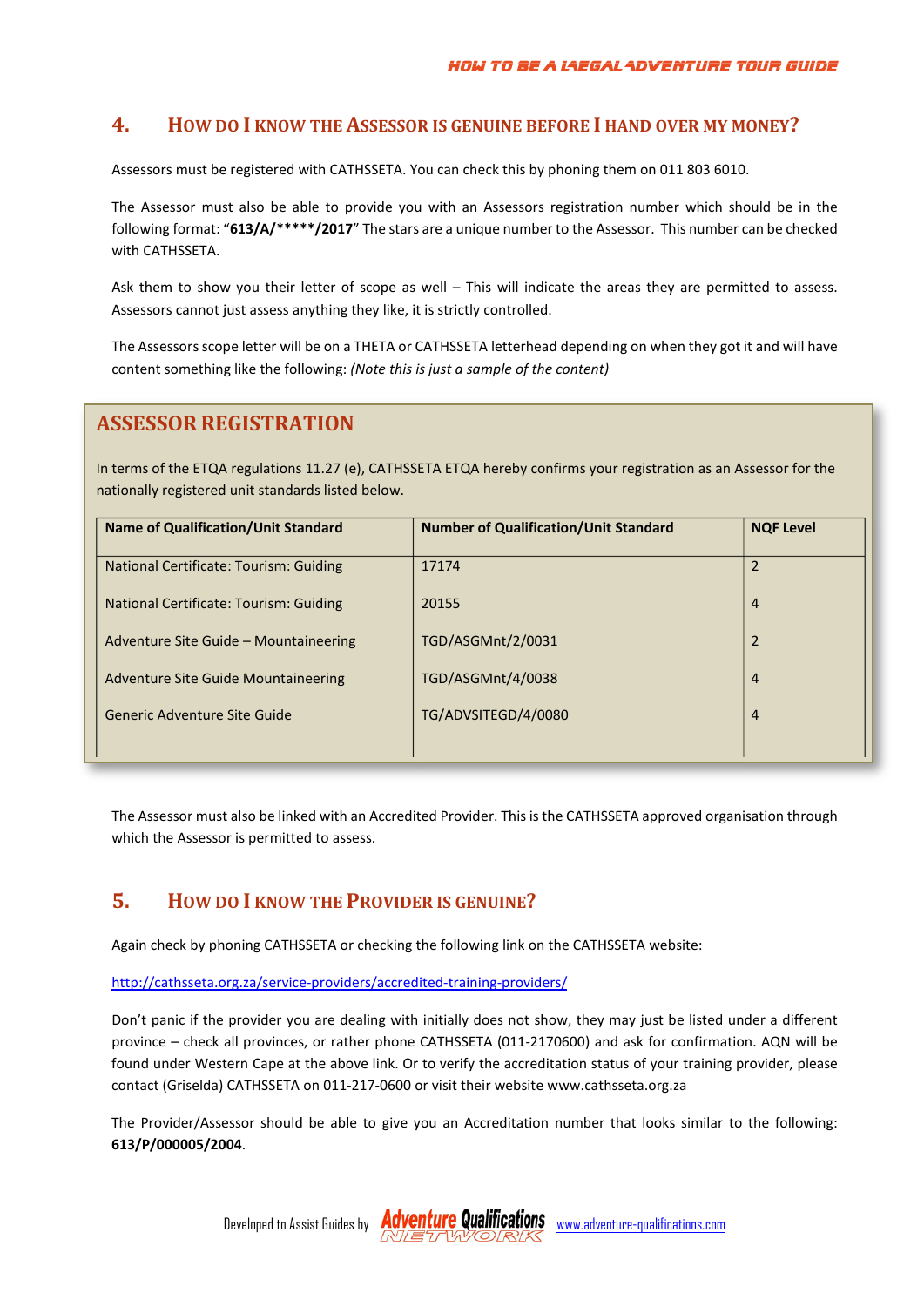#### How to be a Legal Adventure Tour Guide

The next thing you will want to check is if the Provider has the correct scope for the qualification you wish to gain. Do this by asking to see a copy of the Providers Scope letter which the provider should be able to show you... It should look similar to the example below, again on a CATHSSETA letterhead:

#### **CONFIRMATION OF PROVIDER ACCREDITATION**

In accordance with Regulation 16 of the SAQA Act 58 of 1995, please be advised that '**Providers Name'** has been awarded the status of Provisional Accreditation as a provider for the period 25/05/2004 to 25/05/2006.

'**Providers name'** has met the requirements to offer the following

| <b>SAQA/CATHSSETA ID</b> | <b>Title</b>                                         | <b>Qualification</b><br><b>Type</b> | Level          | <b>Credits</b> | <b>Accreditation</b><br><b>Type</b> |
|--------------------------|------------------------------------------------------|-------------------------------------|----------------|----------------|-------------------------------------|
| 17174                    | National<br>certificate in<br><b>Tourism Guiding</b> | <b>National</b><br>certificate      | $\overline{2}$ | 134            | Full<br>(Training &<br>Assessment)  |

## **6. WHY IS THIS SCOPE SO IMPORTANT?**

The scope tells us what the Provider and Assessor may assess. You as the guide must hold an 'Elective' *(your speciality)* that is consistent with the type of guiding you do. For example a guide who has "Culture" as their elective, may not offer "Hiking" trips and vice versa. It is very important that you as the guide hold the appropriate elective for what it is you do. Do not let an assessor tell you it is okay to hold just any elective. It's not. Your elective must match what you do. This is just a ploy to try to get your business, don't fall for it as it will cost you more in the future.

# **7. I CANNOT FIND A QUALIFICATION FOR WHAT I DO?**

The "Cultural" and "Nature" based activities are already fully covered so there are no problems there. For the Adventure industry however, there is now a new skills program for adventure guides. This is a **Generic Adventure Site Guide** program which will suit ALL adventure disciplines. This has been rolled out as of July 2013.

In order to register as a tourist guide (culture or nature or adventure) you need at minimum a CATHSSETA registered "Skills Programme Qualification" or higher (such as a National Certificate, National Diploma or Degree) and a valid first aid qualification. The smallest building block of a qualification is called a "Unit Standard". In order to get a Skills Programme you need a number of Unit Standards together to gain a minimum amount of credits. The mountain walking guide qualification as an example, on its own is just a unit standard. If you do an assessment for just the mountain walking guide unit standard, you cannot register as a guide. You do need a "Core" unit standard/s as a tourist guide to tie this into as you are expected to have tourist guiding skills and knowledge not just mountain leadership knowledge. If, for example, you were already a culture or nature guide and you already held a "Core tourist guide qualification" you could just complete the unit standard and add it to your existing qualification.

Contact AQN and ask to be contacted about details. Or see: [http://www.adventure-qualifications.com](http://www.adventure-qualifications.com/)

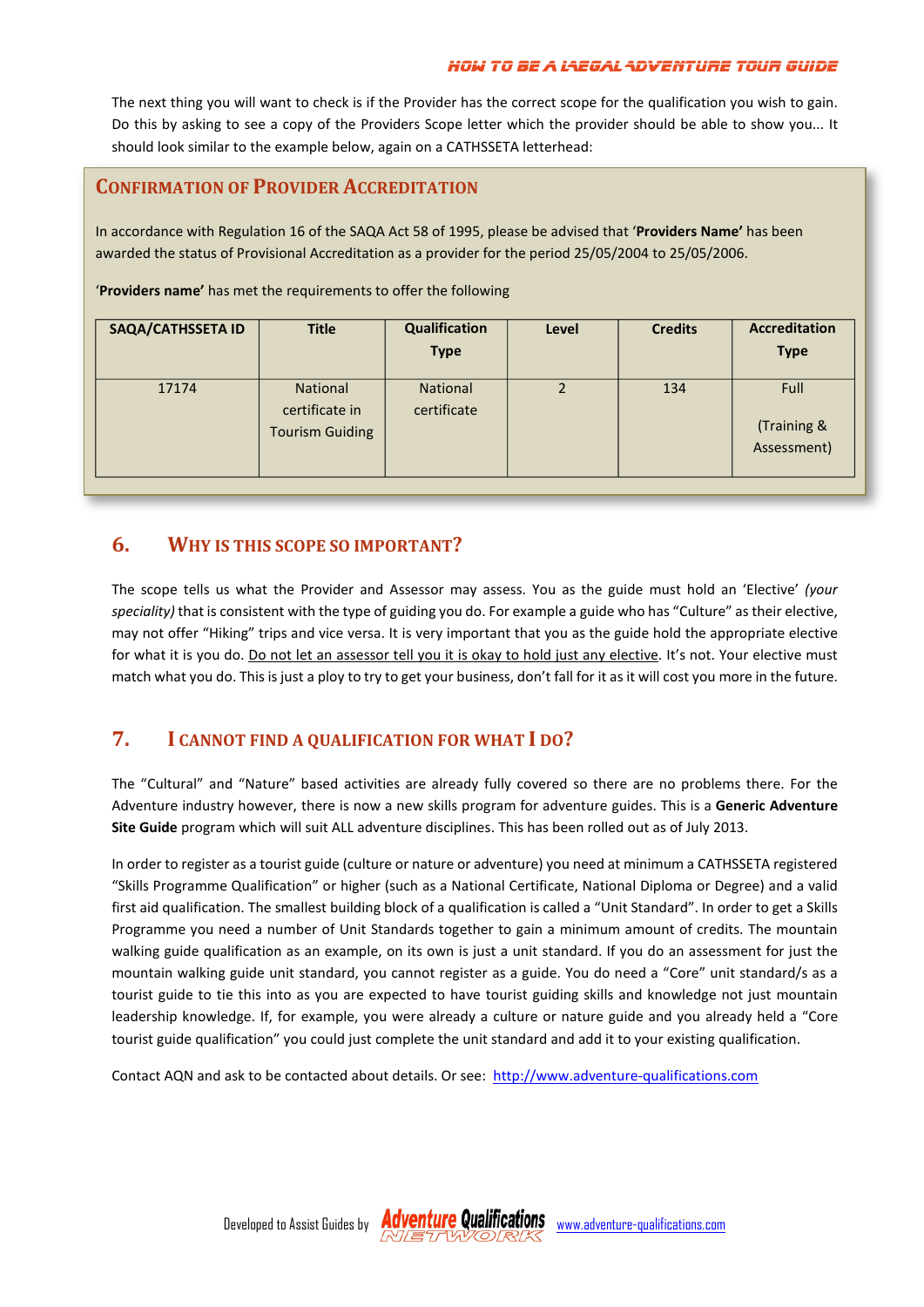#### **8. HOW CAN I CONFIRM I AM REGISTERED FOR A LEARNING PROGRAMME?**

Before you start your actual assessment after you have registered with your assessor, you should have been given a Learner registration number, if not query this with your assessor. The number should be in the format: **613/L/\*\*\*\*\*/2017**. Without this number you have not been registered so I would not hand over any money to your assessor till you have been.

# **9. HOW CAN I TELL IF MY QUALIFICATION OR THE QUALIFICATION OF SOMEONE I WISH TO EMPLOY IS VALID?**

The only way to do this presently is to check the certificate you have as well as phone CATHSSETA to confirm it is valid. There is no presently available online system to do this.

# **10. HOW CAN I CONFIRM THE ACTUAL SCOPE? ADVENTURE SITE GUIDE (MOUNTAINEERING) FOR EXAMPLE IS QUITE VAGUE.**

Ask to see the persons CATHSSETA certificate. On the back will be a list of the unit standards they hold and this will show the scope. For example:

| <b>NLRD</b><br><b>Number</b> | Credit<br>Value | <b>NOF Level</b> | <b>Unit Standard Name</b>                                                           |
|------------------------------|-----------------|------------------|-------------------------------------------------------------------------------------|
| 8478                         | 20              |                  | CREATE A GUIDED EXPERIENCE FOR CUSTOMERS.                                           |
| 9282                         |                 |                  | PROVIDE A GUIDED SINGLE PITCH ABSEILING EXPERIENCE OF MORE THAN 60 METRES AND LESS. |
| 9283                         | 20              |                  | THAN 150 METRES                                                                     |
| 9285                         | 20              |                  | PROVIDE A GUIDED SINGLE PITCH ABSEILING EXPERIENCE OF LESS THAN 60 METRES           |
| 9287                         | 48              |                  | PROVIDE A GUIDED SINGLE PITCH ROCK CLIMBING EXPERIENCE                              |
| 9288                         | 48              |                  | PLAN AND PROVIDE A GUIDED CANYONEERING EXPERIENCE                                   |
|                              |                 |                  | PLAN AND CONDUCT A GUIDED MOUNTAIN WALKING EXPERIENCE                               |

This person can offer: *Abseiling, Mountain Walking (Hiking), Canyoneering (Kloofing) and Single Pitch Rock Climbing.* The new Generic Adventure Guides certificates will not have this information, but each certificate should have a separate "Record of Achievement" or "Declaration of Competence" and ion this you will find what activities the guide can offer.

Likewise if they simply hold a CATHSSETA certificate and on the front it says "National Certificate in Tourism Guiding" look on the back to see what their 'elective' is. This is the only guiding field they can do.

**As of 2016, the individual Unit Standards for different activities fell away** and are now included in the scope provided for the Guide when they complete the Generic Adventure Site Guide skills program. So, in order to see what they are able to guide, ask to see their AQN Certificate and it will be listed in the 'Scope'.

#### **11. OKAY SO I HAVE MY CERTIFICATE OF COMPETENCE, WHAT NOW?**

Well done. Now you need to register with your Provincial Registrar. To do this you must have the following:

- 1) Fill in an application to be registered as a Tourist Guide. Forms are available from your registrar.
- 2) Submit valid proof of CATHSSETA assessment (certificate). If you have not received your CATHSSETA certificate/letter of competence please provide the Registrar with a certificate from your training provider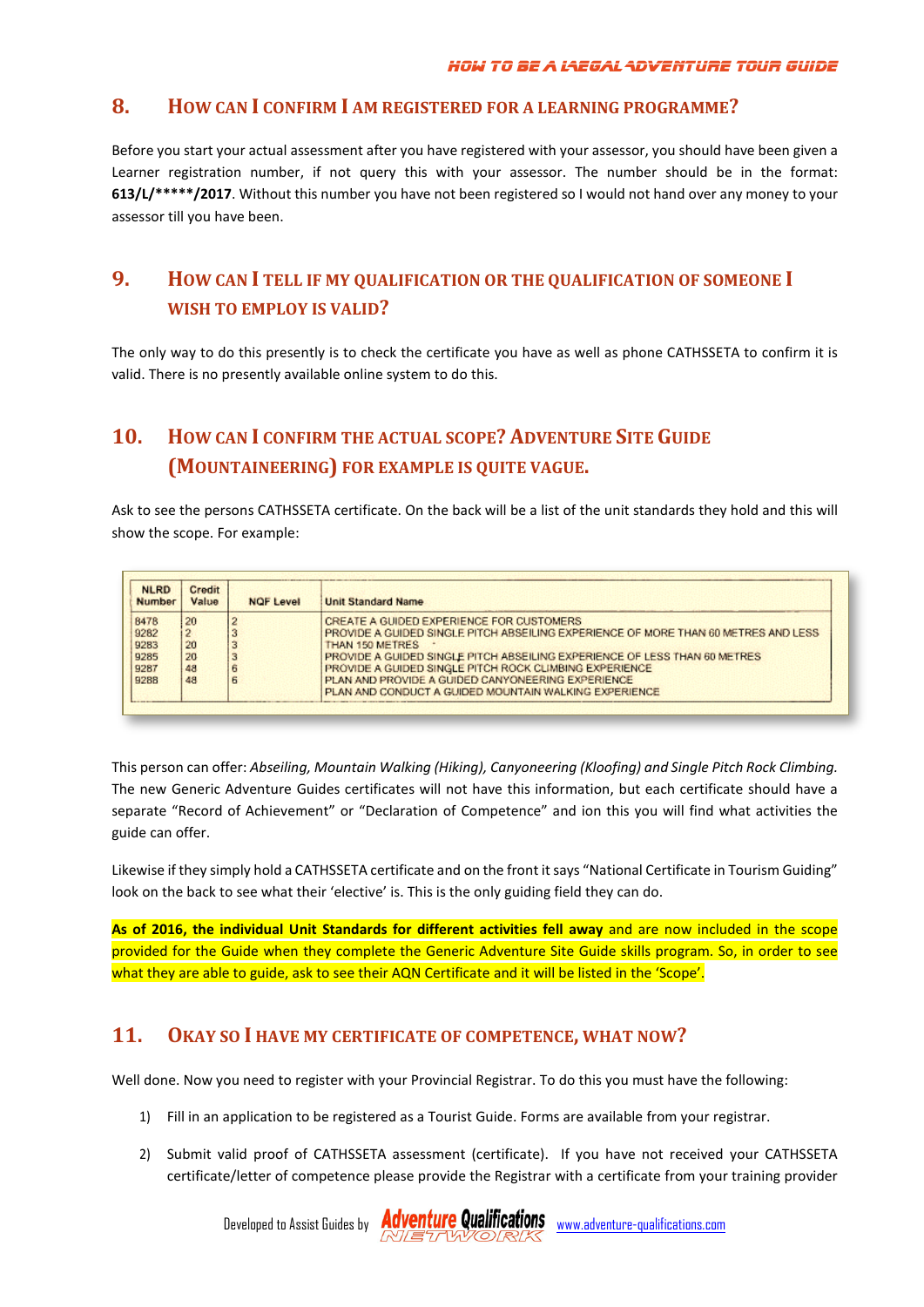#### How to be a Legal Adventure Tour Guide

e.g. Alex Educational, Details, NGT, AQN etc. The Registrar will process these documents in the interim and issue ID cards which will be valid until CATHSSETA certificates are issued.

- 3) Submit a copy of your Record of Learning from your assessor indicating clearly the category (Scope) for which you have been assessed e.g. Site Guide – Mountaineering - Abseiling.
- 4) Pay R240 (registration renewable every 2 years).
- 5) Include 4 passport size, colour photos with your registration.
- 6) Include proof of South African citizenship i.e. certified copy of a South African ID or a valid residential/work permit.
- 7) Include a signed copy of the Tourist Guide Code of Conduct and Ethics.
- 8) Be at least 21 years of age. (18 for adventure guides)
- 9) Submit a valid First Aid certificate, from an institution recognised by the Department of Labour (e.g. Red Cross, St John's, the Fire Brigade etc.). We highly recommend that Adventure guides rather do a course designed for the outdoor environment, so a course through Wild Medix would be far preferable. www.wildmedix.com
- 10) Submit a letter of verification from a consulate should you speak a foreign language.

# **12. HOW DO I CONTACT MY PROVINCIAL REGISTRAR?**

See the following page…

# **13. FINAL CHECKLIST:**

- Have you seen your assessors CATHSSETA registration letter and been given their assessors (613/A) registration number?
- $\Box$  Have you received your own CATHSSETA (613/L) registration number from your assessor as proof of your registration with Theta?
- □ Have you checked that your Assessor is linked to an accredited Provider and do you have the Providers (613/P) registration number?
- Have you checked your Assessors and Providers scope is correct for the elective you wish to guide?
- $\Box$  Are you sure your elective (scope) is correct?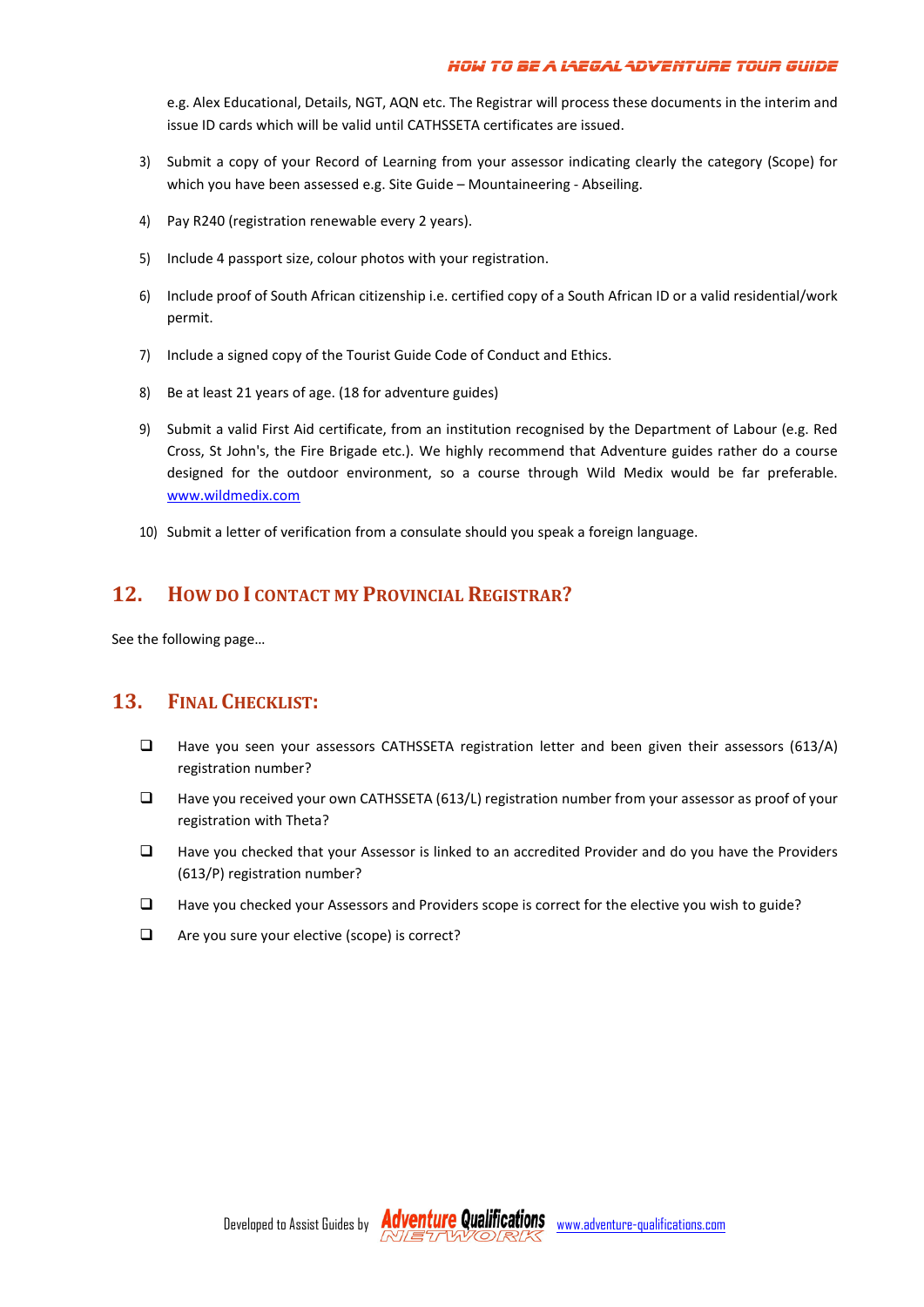# **14. CHECKLIST TOREGISTER AS A TOURIST GUIDE**

Please make sure that requirements from  $1 - 8$  (compulsory) are in order.

| $\mathbf{1}$   | Completed and signed registration forms (NB registration forms must be fully completed, incomplete forms will not be accepted/<br>processed, whether renewing or not |
|----------------|----------------------------------------------------------------------------------------------------------------------------------------------------------------------|
| $\overline{2}$ | Valid and certified proof of CATHSSETA certificate                                                                                                                   |
| 3              | Letter of Competence/Learner Achievement from CATHSSETA accredited Training Provider                                                                                 |
| 4              | R240                                                                                                                                                                 |
| 5              | 4 passport size, color photos                                                                                                                                        |
| 6              | Proof of South African citizenship i.e. certified copy of a South African ID or a valid residential/work permit                                                      |
| 7              | Valid and certified copy of your first aid certificate                                                                                                               |
| 8              | Signed copy of the Tourist Guide Code of Conduct and Ethics.                                                                                                         |
| 9              | Letter of verification from a consulate should you speak a foreign language                                                                                          |

Developed to Assist Guides by **Adventure Qualifications** [www.adventure-qualifications.com](http://www.adventure-qualifications.com/)